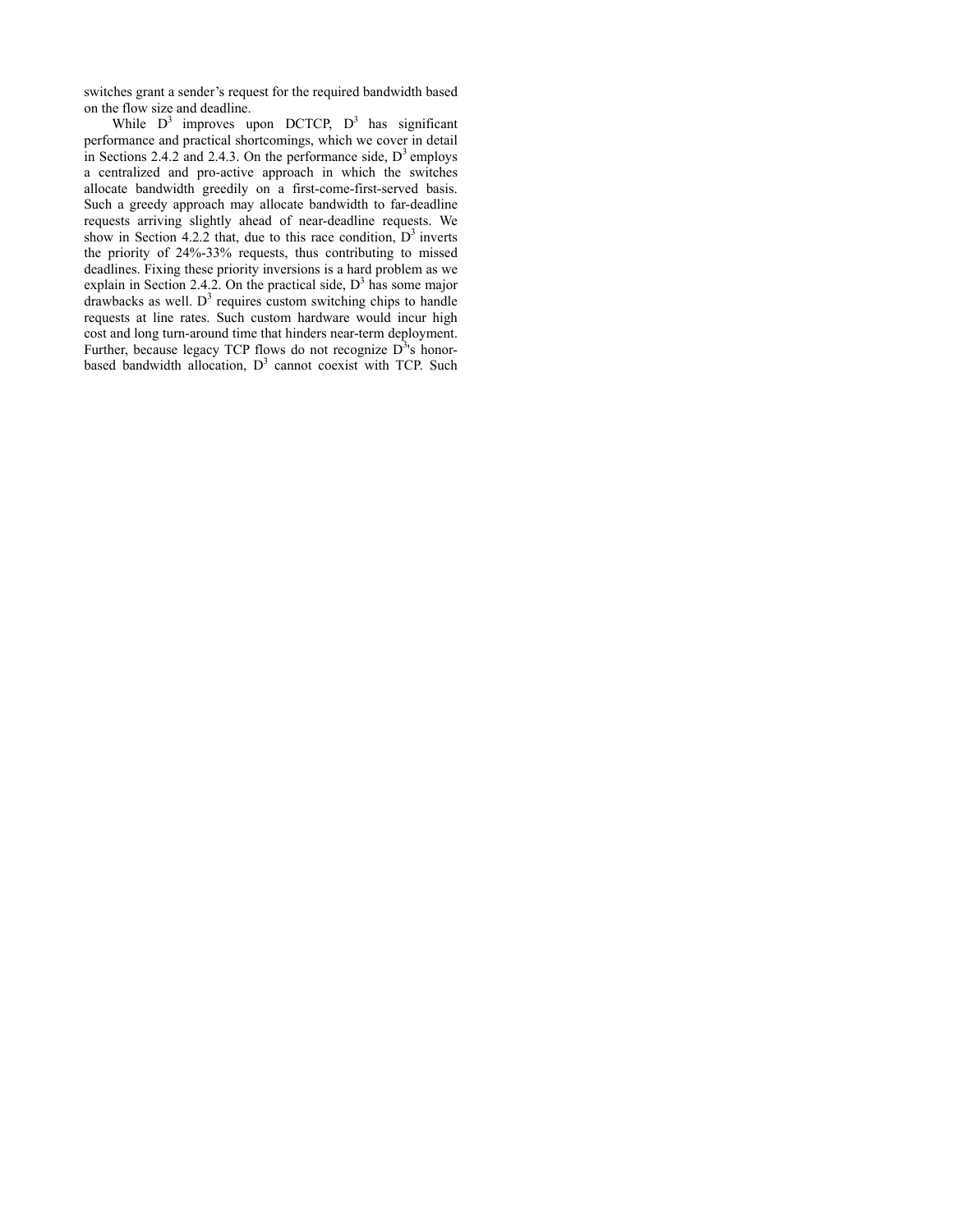

fails to contribute to the final response. Such missed deadlines result in incomplete, lower-quality responses.

It is instructive to note that each leaf's budget gets divided into two parts: the computation time on the leaf, and the communication latency between the leaf and its parent. This division balances two competing demands. A generous budget for communication ensures fewer missed deadlines by the network, but also means less time for computation, thereby penalizing the quality of results (e.g., less time for Page Rank in Web search). The upshot is that not only is it desirable to have fewer missed deadlines, but there is also great value in tightening the communication budget to give more time for computation.

# <span id="page-2-0"></span>**2.2 OLDI Fan-in Congestion**

Consider a parent's subtree when the parent sends a query to its leaves. Because all leaves receive the query at nearly the same time, and because they all face the same deadline, the leaves are likely respond around the same time. The result is a burst of responses fanning in to the parent in the common case [\[10\]](#page-11-0) [\[1\].](#page-11-1) While such bursts can be smoothed by inserting jitter, doing so increases the tail-end latency [\[9\],](#page-11-2) and is therefore of limited use. Further, because datacenters run multiple applications at the same time to improve utilization, multiple fan-in bursts (from same or different applications) may coincide in time at the same switch.

In addition to the bursty fan-in traffic described above, datacenter networks also carry background traffic consisting of long-lived flows. These flows push new control information and data to the nodes of the OLDI applications. While this traffic is usually not constrained by tight deadlines, it does involve large data transfers. Given the nature of TCP, these long flows tend to exercise the switch buffers to high utilization [\[1\].](#page-11-1)

The combined network traffic described above often results in fan-in-burst-induced congestions which cause tail drops as the packet buffers fill up. Absorbing these bursts in larger packet buffers is precluded by two factors. First, datacenter switches employ network ASICs with on-chip packet buffer memory. Given the limitations of die size, on-chip packet buffers are naturally shallow. Switch designs with larger off-chip packet buffers are significantly more expensive and complex [\[14\],](#page-11-3) and reserved for high-end core routers that must buffer for Internet scale RTTs. Second, the nature of long-lived TCP flows is to fill up larger buffers, which may lead to longer queuing delays and still cause missed deadlines for OLDI traffic [\[1\].](#page-11-1) 

<span id="page-2-1"></span>While fan-in-burst-induced congestions are a fundamental characteristic of OLDI applications, the manner in which today's datacenter networks handle such fan-in bursts contribute to missed deadlines in two ways.

First, a TCP/IP network uses packet drops as a feedback to inform the senders about on-going congestion<sup>[1](#page-0-0)</sup>. Under this mechanism, the sender must wait for a timeout to detect packet loss even as the deadline expires. Furthermore, the sender also halves its transmission rate to alleviate the congestion. The net result is that the leaves involved in a fan-in-burst-induced congestion are likely to miss their deadlines. Current datacenters address this problem by a combination of two approaches: (1) increasing the network link bandwidths and (2) increasing the network time budget to be greater than, say, the  $99<sup>th</sup>$  percentile network latency. While the former incurs high cost, the latter reduces the time budget for computation, which either penalizes the response quality or requires more machines to compensate for less computation per machine and may worsen fan-in bursts by increasing the fan-in degree (i.e., more children per parent).

Second, TCP treats all congested flows equally which is suboptimal when the congested flows' deadlines are different. Ideally, a network should prioritize the flows that are about to miss their deadlines while throttling the flows that can afford to wait. However, TCP is a *fair-share*<sup>[2](#page-2-1)</sup> protocol which lacks such deadline-based distinction. Because fan-in bursts are common in OLDIs and fair-share protocols are deadline-agnostic, such protocols are not well-suited to datacenters [\[25\].](#page-11-4)

# **2.3 Datacenter TCP (DCTCP)**

Explicit Congestion Notification (ECN) [\[21\]](#page-11-5) is an extension to the TCP/IP protocol that enables congestion feedback without using packet drops as the feedback mechanism. ECN relies on Active Queue Management (AQM) schemes like RED [\[8\]](#page-11-6) to track congestion at a switch. When a switch encounters sustained congestion, it marks the Congestion Encountered (CE) bit in the IP header, thereby informing the endpoints about the congestion. The endpoints observe this CE bit feedback and reduce their transmission rate.

DCTCP [\[1\]](#page-11-1) shows that ECN does not suffice to solve OLDI's fan-in burst problem. In datacenters, the number of congested flows is small enough that their congestion windows tend to be synchronized with each other. Furthermore, the traffic is bursty in nature. Therefore, halving the flows' windows in response to the ECN feedback causes the flows to thrash instead of gracefully converging to the available bandwidth. In summary, one bit of ECN feedback merely indicates the *presence* of congestion, but it carries no information about the *extent* of congestion.

To address this problem, DCTCP elegantly aggregates the one-bit ECN feedback from multiple packets and multiple RTTs to form a multiple-bit, weighted-average metric for sizing the window. Using this metric, the senders modulate their window sizes in a graceful manner, without thrashing. As a result, DCTCP reduces the 99<sup>th</sup> percentile of network latency in OLDIs by 29%. Thus, DCTCP frees up more time for computation in OLDIs.

# **2.4 Deadline Driven Delivery (D<sup>3</sup>) Protocol**

While DCTCP addresses the first issue mentioned in Section [2.2](#page-2-0) (packet drops causing time-outs), DCTCP, being a fair-share protocol, does not address the second issue (lack of deadline awareness). As such, a later work called Deadline Driven Delivery  $(D<sup>3</sup>)$  shows that DCTCP may cause up to 7% of the deadlines to

- $1$  The use of RED [\[8\]](#page-11-6) without ECN merely triggers this feedback earlier than the onset of full congestion, but the feedback mechanism remains the same -- a packet drop.
- <sup>2</sup> Strictly speaking TCP has an RTT-bias but we use the term fairshare as TCP *tries* to treat flows equally and the bias is an undesired side-effect.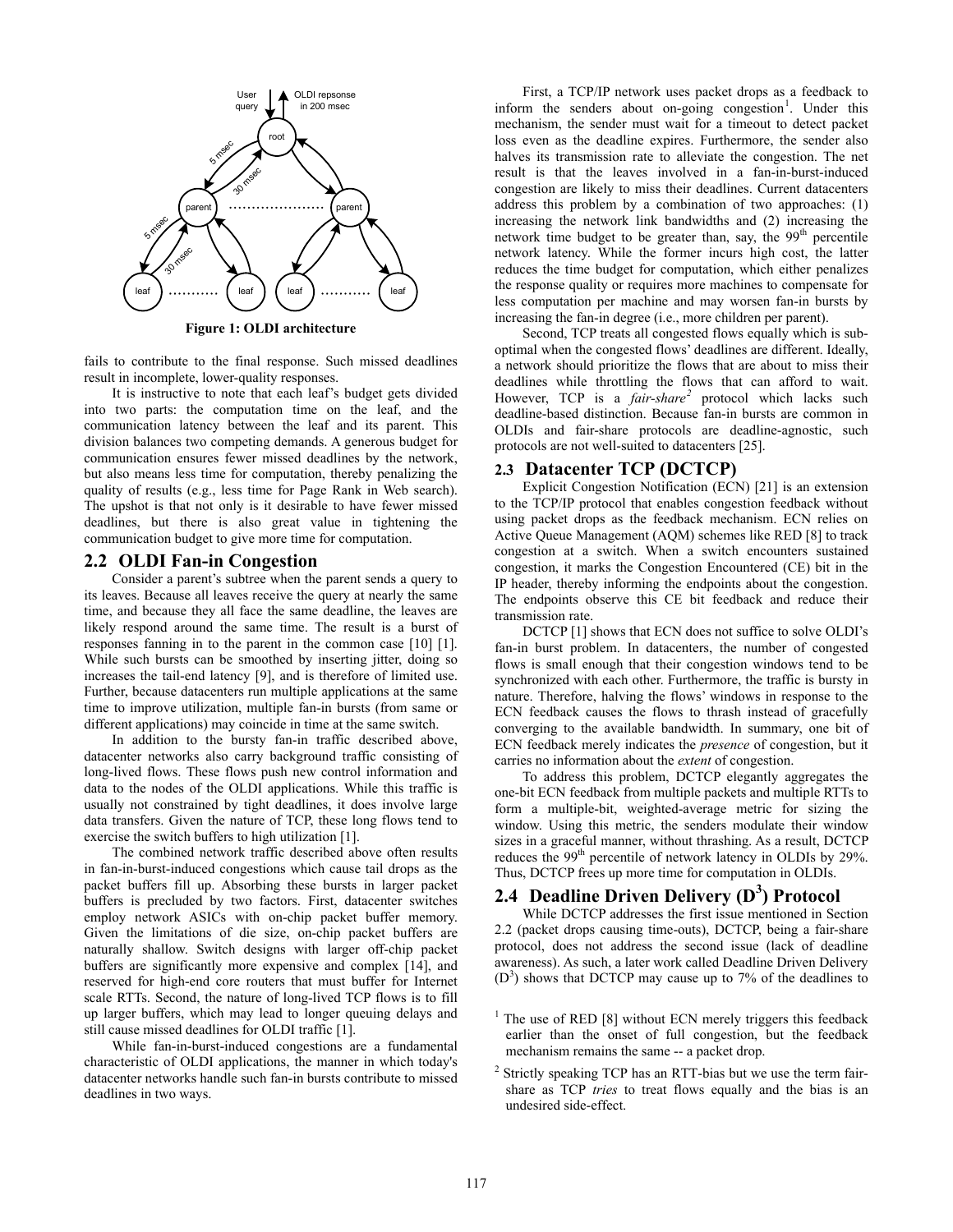

**Figure 2: D3's priority inversion**

<span id="page-3-0"></span>be missed [\[25\].](#page-11-4) Citing TCP's problems,  $D<sup>3</sup>$ 's authors argue that TCP is fundamentally ill-suited for OLDIs and opt for an altogether new protocol.

 $D<sup>3</sup>$  pioneered the idea of incorporating deadline awareness into the network. To that end,  $D<sup>3</sup>$  proactively allocates bandwidth based on the idea of bandwidth reservation before data transmission. As applications know the deadline for a message, they pass this information to the transport layer in the request to send. Based on their deadlines and the amount of remaining data, senders must request bandwidth every round trip time (RTT) and send only the corresponding amount of data. Switches receive these requests, compute a decision, and place the decisions into the packet header. Thus, the senders learn how much data to transmit in the next RTT. Because requests are made in a deadline-aware manner,  $D<sup>3</sup>$  dramatically reduces the fraction of missed deadlines compared to DCTCP'[s \[25\].](#page-11-4) 

# *2.4.1 D3 operation*

For every RTT, a sender computes the needed bandwidth as the amount of remaining data divided by the time until the deadline. The sender places the request into the  $D<sup>3</sup>$  packet header. The very first request in a flow uses a *SYN*-like packet carrying the request and no data payload. In subsequent RTTs, the bandwidth request for the next RTT is piggybacked on the data packets of the current RTT.

The switches receive these packets and extract the bandwidth request. The switches also maintain state for the bandwidth already allocated (and hence the remaining bandwidth) along the path in question. Based on this state, each switch makes a greedy choice and tries to grant as much of the request as possible. The switch places its grant-response in the packet header and forwards the packet. Each switch along a packet's path performs the same action, creating a vector of bandwidth grants in the header. The receiver copies this vector into the ACK packet back to the sender. The sender extracts the vector and chooses the minimum of all the grants to decide how much data to transmit for the next RTT.

# *2.4.2 Challenges in centralized and proactive scheduling*

 $D<sup>3</sup>$  employs a centralized and pro-active approach to scheduling the network. To maximize network utilization, the switches allocate bandwidth greedily on a first-come-first-served basis. Because fan-in-burst-induced congestion is common in OLDIs, near- and far-deadline traffic often competes for bandwidth. Unfortunately,  $D^3$ 's greedy approach may allocate bandwidth to far-deadline requests arriving slightly ahead of near-deadline requests (see [Figure 2\)](#page-3-0). Due to this race condition,  $D<sup>3</sup>$ causes frequent priority inversions, which contribute to missed deadlines. Indeed, our results in Section [4.2.2](#page-8-0) show that  $D<sup>3</sup>$  inverts the priority of 24%-33% requests.

Fixing these priority inversions within a centralized, proactive design space is hard for multiple reasons. First, given the rapid arrival rate and tight deadlines of flows, it is not feasible for a switch to wait and gather information on all flows before making decisions. Instead the switch must make decisions on-thefly without knowledge of near-future requests. Second, because maintaining detailed per-flow state at the switches is prohibitively complex,  $D<sup>3</sup>$  has no memory of which flows recently encountered priority inversions. If requests continue to arrive in an unfavorable order, the same priority inversions may happen again in subsequent RTTs. Third, maintaining some spare bandwidth in anticipation of future bursts is also hampered by the lack of detailed per flow state. Allocation of such spare bandwidth requires a priority list, so the switch can decide whether a given request should be granted out of the spare pool or be denied. Such a priority list again requires tracking detailed per-flow state. Further, a large spare may underutilize the network whereas a small spare may be insufficient to absorb bursts. A scheme that dynamically adapts the amount of the spare bandwidth, must balance the conflicting needs of maximizing utilization and accommodating near-deadline bursts, which is an open and complex research problem.

The above analysis assumes that  $D<sup>3</sup>$ 's bandwidth requests contain deadline information, even though as proposed in [\[25\],](#page-11-4) D<sup>3</sup>'s bandwidth requests do not contain deadline information.

#### *2.4.3 Challenges in practical deployment*

To handle requests at line rates,  $\overline{D}^3$  requires custom switch ASICs. Unfortunately, such OLDI-specific, custom silicon would not only incur high cost due to low volumes, but also incur long turn-around time hindering near-term deployment.

Further,  $D^3$ , as proposed, cannot coexist with TCP. TCP flows passing through the same switches as  $D<sup>3</sup>$  flows would not recognize  $D^{3}$ 's honor-based bandwidth allocation. Placing TCP and  $D<sup>3</sup>$  flows in separate QoS classes would provide isolation but would also require partitioning the bandwidth among the QoS classes. Such partitioning has far-reaching consequences and raises the hard issue of optimizing multiple applications' bandwidth shares, fairness, and network utilization. Tunneling TCP traffic inside  $D<sup>3</sup>$  is problematic because it results in two nested flow control loops with conflicting behavior. For example, TCP may increment its window size, while  $D<sup>3</sup>$  is decrementing it, and the surplus segments would incur TCP time-outs, back-off and retransmits. Protocol interoperability requirements in datacenters, though less stringent than those in the Internet, cannot be ignored completely as suggested by  $D<sup>3</sup>$ . Due to the lack of interoperability, the upgrade of switches and applications to  $D<sup>3</sup>$ would all have to occur in an atomic manner. For such large, invasive changes to be atomic, the datacenter would have to be unavailable for a long enough time that the changes are all but implausible. Indeed, datacenter infrastructure upgrades are almost always incremental for this reason, so that old and new technologies coexist for some time. Finally, it may not be reasonable to expect *all* application writers to abandon TCP and develop D<sup>3</sup> versions just because *some* applications desire the use of  $D^3$ . As such, any datacenter protocol must be able to coexist with legacy TCP to be deployable in the real world.

# **3. Deadline-Aware Datacenter TCP (D<sup>2</sup>TCP)**

We now describe the design of Deadline-Aware Datacenter TCP  $(D^{2}TCP)$ , a novel protocol for datacenter networks. We set out with the explicit goals of not requiring custom hardware and supporting coexistence with legacy TCP. The basic idea behind  $D^{2} \hat{T} C P$  is to modulate the congestion window size based on both deadline information and the extent of congestion. In designing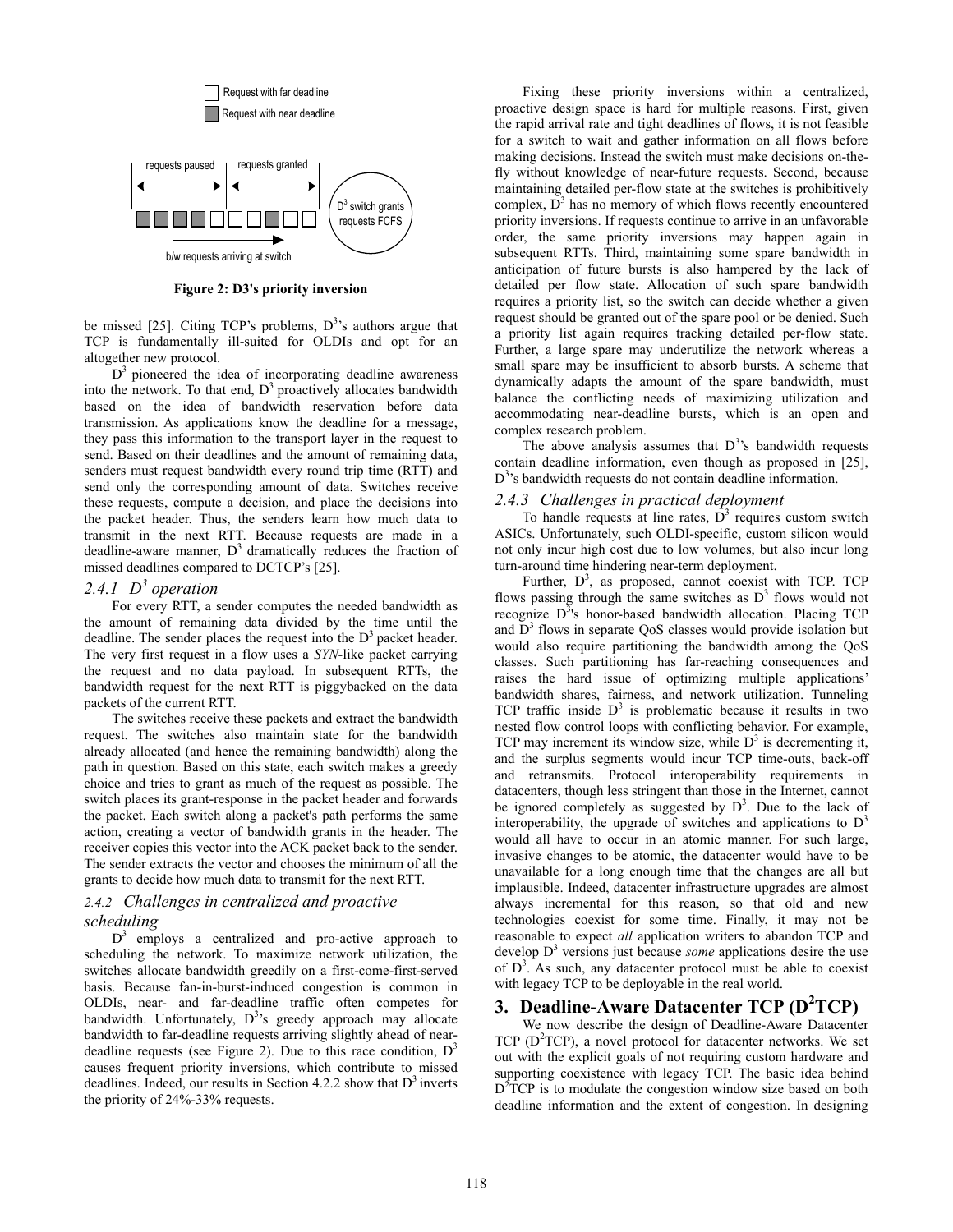

<span id="page-4-0"></span>**Figure 3: Gamma-correction function for congestion**  avoidance  $(p = \alpha^d)$ 

 $D^{2}TCP$ , we make two contributions:  $D^{2}TCP$ 's distributed and reactive approach for allocating bandwidth and  $D<sup>2</sup>TCP's deadline$ aware congestion avoidance algorithm.

#### **3.1 Distributed and Reactive Allocation**

Meeting deadlines in fan-in-burst-induced congestion requires knowledge of the flows' deadlines and the extent of congestion. However, having complete and up-to-date global information for all flows in a datacenter is technically infeasible given the rapid arrival rate and latency of flows. Therefore, any network scheduling scheme must make decisions with incomplete information, and the challenge is to choose a compromise that is well suited to OLDIs in datacenters.

D<sup>3</sup>'s centralized and proactive approach compromises the handling of future bursts in order to maximize utilization. Because OLDI traffic is bursty,  $D^3$  suffers from frequent priority inversions, making  $D<sup>3</sup>$ 's compromise not well suited to datacenters. In contrast, D<sup>2</sup>TCP inherits TCP's distributed and reactive nature, and adds deadline awareness to it. While  $D^{2}TCP$ , like  $D<sup>3</sup>$ , also makes decisions without complete and accurate information,  $D^{2}TCP$ 's compromises are better suited for datacenters.

D<sup>2</sup>TCP modulates the window size based on the deadlines and the extent of congestion. Each  $D^{2}TCP$  sender sizes its window without knowing how many other flows are congested and by how much other flows will back off. The risk here is that multiple congested senders with tight deadlines may refuse to back off and over-subscribe to bandwidth at the congestion point. Fortunately, due to their stateful nature, the senders can correct this oversubscription by reacting to future congestion feedback in a careful and calculated manner, ensuring that the oversubscription is only temporary and small. Networks are equipped to deal with temporary oversubscriptions by virtue of packet buffers. We note that while  $D^{2}TCP$  inherits it's distributed and reactive nature from TCP, our contributions are in adding deadline awareness without abandoning TCP's time-tested distributed and reactive approach; and in identifying and analyzing the fundamental difference between  $D^3$  and  $D^2TCP$ , and explaining why those differences matter in the context of datacenter network protocols.

To summarize, in contrast to  $D<sup>3</sup>$ 's centralized bandwidth allocation at the switches, which rules out per-flow state,  $D^{2}TCP$ 's distributed approach allows the hosts to maintain the needed state without changing the switch hardware. In contrast to  $D^{3}$ 's proactive approach, which does not allow for correcting the decisions resulting from inaccurate information,  $D^{2}TCP$ 's reactive approach allows senders to correct any temporary and small oversubscription of the network. Thus, the compromises made by a distributed, reactive scheme are better suited for datacenters.

# **3.2 Deadline-aware Congestion Avoidance**

Our second contribution is  $D^2TCP$ 's novel congestion avoidance algorithm. Like  $D^3$ , we assume that applications pass the deadline information to the transport layer in the request to send data. This information then enables  $D<sup>2</sup>TCP$  to modulate the congestion window size in a deadline-aware manner. When congestion occurs, far-deadline flows back off aggressively, while near-deadline flows back off only a little or not at all. With such deadline-aware congestion management, not only can the number of missed deadlines be reduced, but also tighter deadlines can be met because the network adapts to the time budget.  $D^{2}TCP$ requires no changes to the switch hardware, and only requires that the switches support ECN, which is true of today's datacenter switches. Therefore,  $D^{2}TCP$  deployment amounts to merely upgrading the TCP and RPC stacks.

#### *3.2.1 Congestion avoidance algorithm*

The easiest way to explain the  $D<sup>2</sup> TCP$  congestion avoidance algorithm is to start with DCTCP and build deadline awareness on top of it. We expect that the switches are ECN-capable and are configured to mark CE bits when the packet buffer occupancy exceeds a certain threshold. Like DCTCP, we maintain  $\alpha$ , a weighted average that quantitatively measures the extent of congestion:

$$
\alpha = (1 - g) \times \alpha + g \times f
$$

Here  $f$  is the fraction of packets that were marked with CE bits in the most recent window, and  $q$  is the weight given to new samples. We now define *d* as the deadline imminence factor, and explain its derivation later in Section [3.2.3.](#page-5-0) For now it suffices to know that a larger  $d$  implies a closer deadline. Based on  $\alpha$  and  $d$ we compute *p,* the penalty function applied to the window size, as follows:

$$
p=\alpha^d
$$

This function was originally proposed for color correction in graphics [\[2\],](#page-11-7) and was dubbed gamma-correction because the original paper uses  $\gamma$  as the exponent. Note that being a fraction,  $\alpha \leq 1$  and therefore,  $p \leq 1$ . After determining p, we resize the congestion window *W* as follows:

$$
W = W \times \left(1 - \frac{p}{2}\right), \quad \text{if } p > 0
$$
  
= W + 1, \quad \text{if } p = 0

In the case where  $\alpha$  is zero (i.e., no CE-marked packets, indicating absence of congestion) and therefore  $p$  is zero, the window size is grown by one segment similar to TCP. And when all packets are CE-marked,  $\alpha = 1$  and therefore  $p = 1$ , then the window size gets halved similar to TCP. For  $\alpha$  between 0 and 1 the window size is modulated by  $p$ .

[Figure 3](#page-4-0) plots  $p$ , with a number of different curves for various values of *d*. The straight line in the middle shows  $d = 1$ , and hence  $p = \alpha$ . The curves below the straight line are for  $d > 1$ (i.e., near-deadline flows incur lower penalty), and the curves above are for  $d < 1$  (i.e., far-deadline flows incur higher penalty). Note that when  $p = \alpha$  the behavior matches DCTCP. Essentially, DCTCP is a special case of D<sup>2</sup>TCP where  $d = 1$  for all flows all the time, so they back off equally upon congestion irrespective of their deadlines. Accordingly, in  $D^2TCP$  we use  $d = 1$  for long flows that do not specify deadlines (i.e.,  $D^{2}TCP$  behaves like DCTCP).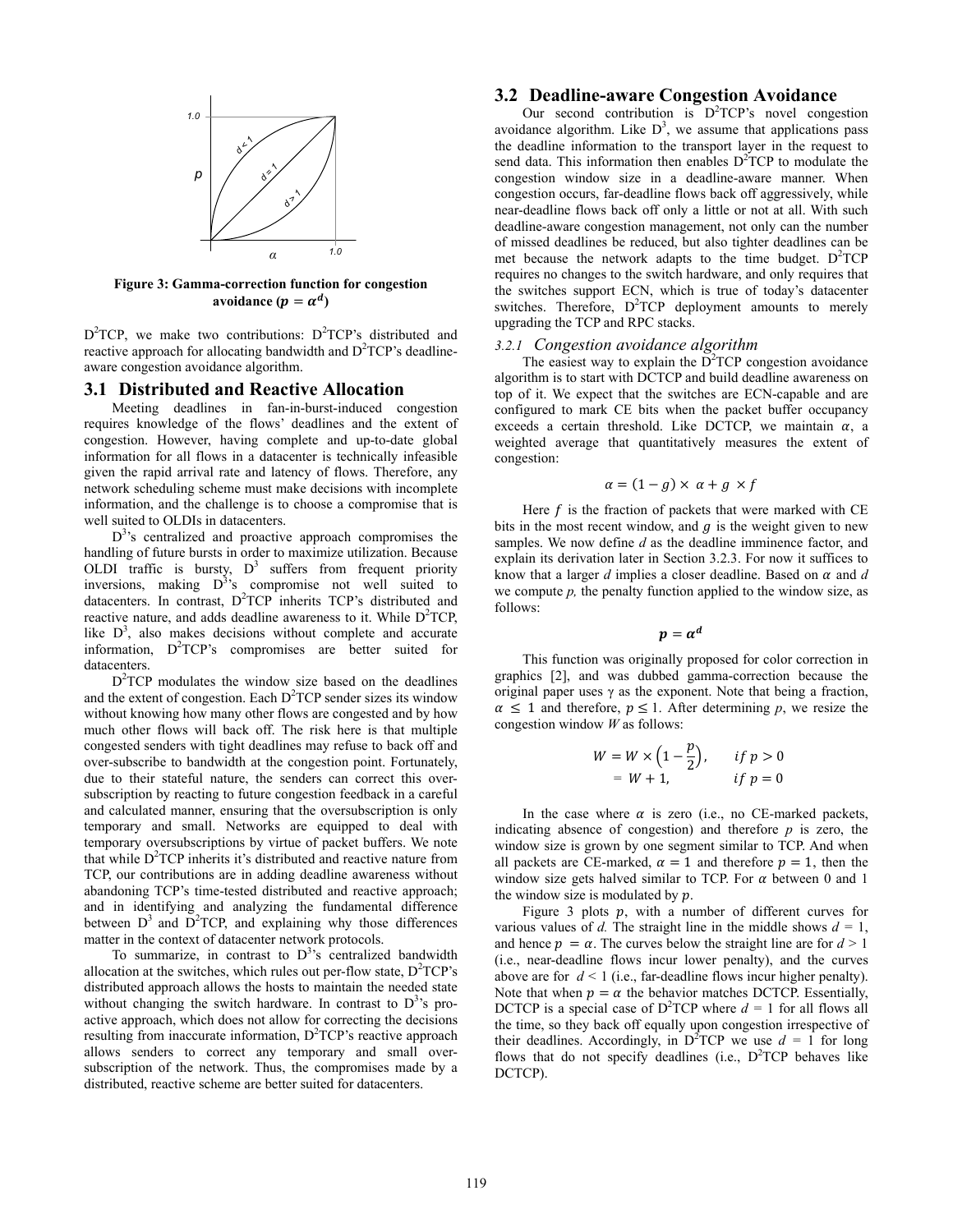

<span id="page-5-1"></span>**Figure 4: Sawtooth waves for deadline-agnostic behavior** (a)  $T_c > L$  and (b)  $T_c < L$ 

#### *3.2.2 Impact of d on congestion behavior*

Looking at [Figure 3](#page-4-0) we see that when  $d > 1$  (i.e., neardeadline flows), *p* increases only slowly in response to increases in  $\alpha$  until  $\alpha$  gets close to 1, at which point *p* rapidly converges to 1 as well. In other words, minor and mild congestions do not penalize near-deadline flows by much. However, severe congestions cause a full backoff similar to TCP and DCTCP, That is, when  $\alpha = 1$ ,  $p = 1$  the window size gets halved just like regular TCP.

When  $d > 1$  (i.e., far-deadline flows), p increases rapidly even with small increases in  $\alpha$ , and approaches 1 as  $\alpha$  catches up to 1. Thus, even minor congestions cause rapid reduction in fardeadline flows' window sizes, but severe congestions do not penalize the flows any more than regular TCP or DCTCP would.

The combination of  $d < 1$  and  $d > 1$  behaviors complement each other under congestion situations. Far-deadline flows relinquish bandwidth so that near-deadline flows can have greater short-term share in order to meet their deadlines. Furthermore, if congestion continues to worsen after far-deadline flows have backed off, then two possible scenarios are at play: (1) there are many near-deadline flows not reducing their share and (2) there may be regular TCP flows consuming bandwidth in a deadlineagnostic manner. In both scenarios, the  $d > 1$  condition ensures that as  $\alpha$  grows even near-deadline flows will throttle themselves, allowing other near-deadline and regular TCP flows to make progress. In fact, if the near-deadline flows have different deadlines and hence different *d*, then the flows' back-off behavior will diverge as the congestion worsens. As a result, only the flows with the most imminent deadlines will win.

In summary, the gamma-correction function provides iterative feedback to near-deadline flows so that they do not drive the network to congestive collapse.

#### <span id="page-5-0"></span>*3.2.3 Determining d based on deadlines*

We now explain how we determine *d* based on a given deadline value. The value of *d* should be such that the resulting congestion behavior allows the flow to safely complete within its deadline. We use deadline-agnostic congestion behavior ( $p = \alpha$ ) and  $W = \frac{w}{2}$  upon full congestion) as a starting point. Say  $T_c$  is the time needed for a flow to complete transmitting all its data under deadline-agnostic behavior; and *D* is the time remaining until its deadline expires. Now if the flow can just meet its deadline under deadline-agnostic congestion behavior (i.e.,  $T_c \cong D$ ) then  $d = 1$  is appropriate. It also follows that if  $T_c > D$  then we should set  $d > 1$  to indicate a tight deadline, and vice versa. Therefore, we compute *d* as:

$$
d=\frac{T_c}{D}
$$

Because *d* appears in the exponent of the gamma-correction function, extreme values for  $d$  can result in  $p$  behaving like a binary value for the useful mid-range of  $\alpha$ . In other words, the mere *presence* of congestion would determine window sizing behavior, instead of the *extent* of congestion. Essentially, we want the gamma-correction function to yield gentle curves about the straight line of  $d = 1$ . Therefore, we propose capping  $d$  to be within a desired range (Section [4.1.1\)](#page-6-0). We explore the effects of varying this cap in Section [4.2.4.](#page-9-0)

We now compute  $T_c$  using [Figure 4](#page-5-1) which shows the sawtooth wave for deadline-agnostic congestion behavior. We pessimistically assume that the flow encounters full-on congestion (i.e.,  $\alpha = 1$  and  $p = 1$ ); if there is less congestion then the flow will complete sooner, making  $T_c$  an upper bound for time to completion. We assume that a flow's current window size is *W* and it has *B* bytes remaining to transmit. Further, we make the following simplifying assumptions that congestion occurs in a repeating pattern: (1) Full-on congestion occurs when the window size is  $W$ ; (2) consequently, the window size is halved in the next RTT eliminating the congestion; and (3) in response, the window size is increased by one segment every RTT until the window size reaches *W* again at which point full-on congestion occurs again. The resultant sawtooth wave has a time period *L*.

While  $T_c$  can be computed using a precise analysis, we found that a reasonable approximation suffices for achieving successful deadline-aware congestion avoidance. In [Figure 4\(](#page-5-1)a), the average window size over the duration of  $T_c$  is  $\frac{3}{4}W$ . Therefore,  $T_c$  can be approximated as:

$$
T_c = B/(\frac{3}{4}W)
$$

Though the average window size is different in the case of [Figure](#page-5-1)  [4\(](#page-5-1)b), we still use this approximation for  $T_c$  in all our evaluations. A precise analysis of [Figure 4\(](#page-5-1)a) yields the following expression:

$$
B = \left(\frac{W}{2} + \frac{W}{2} + 1 + \frac{W}{2} + 2 + \dots + \frac{W}{2} + L - 1\right) * \frac{T_c}{L}
$$

Solving for  $T_c$ , we get:

$$
T_c = \frac{B}{\frac{3W - 1}{4} \cdot 2} \quad \text{if } T_c > L
$$

Similarly, an analysis of [Figure 4\(](#page-5-1)b) yields:

$$
B = \frac{w}{2} + \frac{w}{2} + 1 + \frac{w}{2} + 2 + \dots + \frac{w}{2} + T_c - 1
$$

Solving for  $T_c$ , we get:

$$
T_c = -\frac{W-1}{2} + \sqrt{1/4(W-1)^2 + 2B} \qquad \text{if } T_c < L
$$

We found that  $D^{2}TCP$  performs similarly with precise and approximate expressions. Therefore, we do not present any evaluations using the precise expressions.

#### *3.2.4 Stability and convergence*

As stated above, our computation of *d* makes some approximations. Fortunately,  $D^2 \overline{C}$  has some in-built selfcorrection. If the algorithm under-estimates a flow's *d*, the flow may back off too much. However, in subsequent RTTs, the flow's *D* will decrease more than a commensurate decrease in its *B*. As a result *d* will increase, causing the flow to increase its transmission rate. The same is true for over-estimations of *d*. The flow will transmit faster than needed, and its *B* will decrease faster than needed. Consequently, subsequent RTTs will yield a lower *d,* thus correcting the over-estimation. Furthermore, if the aggressive transmission leads to severe congestion, then the natural response of the gamma function will dial up the value of *p* and throttle the flow as well.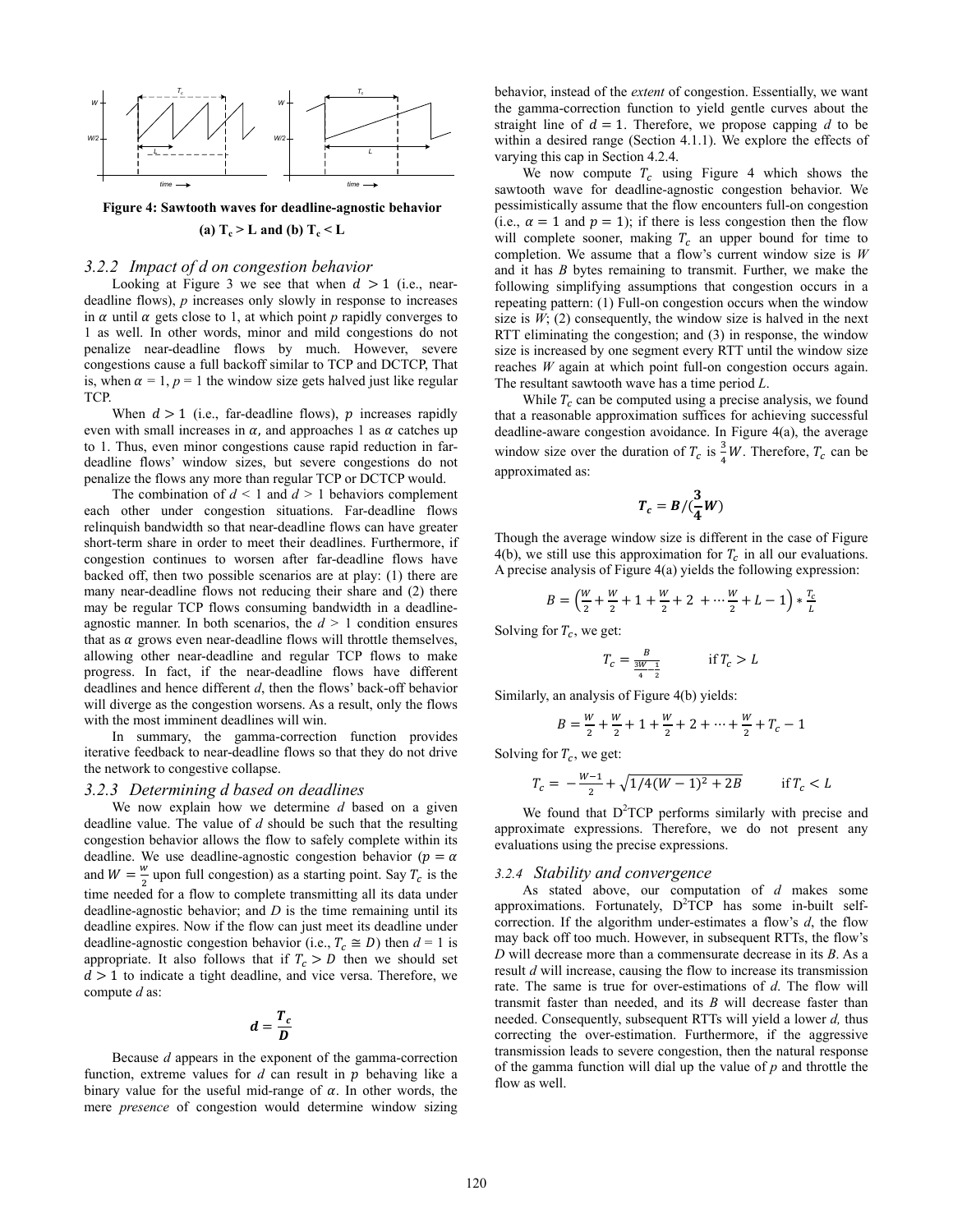

**Figure 5: Real implementation testbed**

<span id="page-6-1"></span>Another issue to consider with deadline-aware scheduling is the possibility of inadvertently driving the network into congestive collapse. Imagine if all flows were to demand unreasonably tight deadlines, then their resulting congestion avoidance behavior would be to refuse downsizing their windows, effectively overloading the network. However,  $D^2TCP$ 's gammacorrection function guards against such overload at two levels: (1) The effect of tighter deadlines is captured by the value of  $d$  which, in turn, determines the window size (hence sending rate). Because we cap the maximum value of  $d$  at 2.0, we limit how aggressively near-deadline flows can send. Therefore, deadlines that are tighter beyond a certain limit get rounded down so applications will not drive the network into congestive collapse. (2) At extreme congestion, as  $\alpha$  and  $p$  approach 1, D<sup>2</sup>TCP defaults to TCP. Therefore,  $D^2TCP$ 's worst case stability is similar to that of TCP.

# *3.2.5 D2 TCP summary*

The  $D<sup>2</sup> TCP$  algorithm is as follows: A sender that does not encounter CE-marked packets increases its window size by one segment; otherwise, the sender computes  $\alpha$ ,  $T_c$ , and then *d*. The sender then uses the gamma-correction function to obtain  $p$  and resizes the congestion window based on  $p$ .

We do not change other aspects of TCP, such as slow start, and retransmission and timeout when there is a packet loss.

Note that when flows do not have a deadline (e.g., background flows) we use  $d = 1$  so that D<sup>2</sup>TCP defaults to DCTCP. The stability of DCTCP for long flows is examined in [\[1\].](#page-11-1) 

# **4. EVALUATION**

We evaluate  $D^2TCP$  using both simulations and a real implementation. We use the real implementation to run a set of microbenchmarks on a small testbed, and to validate our simulator. We rely on simulations to evaluate production-like workloads at the scale of thousands of servers. Furthermore, because  $D<sup>3</sup>$  requires custom hardware, we limited our comparisons against  $D<sup>3</sup>$  to simulations.

#### **4.1 Small-scale Real Implementation**

We first present evaluations on a small-scale real implementation of DCTCP and D<sup>2</sup>TCP. We use a set of microbenchmarks that examine the basic functionality of  $D^{2}TCP$ as a deadline-aware network protocol.

#### <span id="page-6-0"></span>*4.1.1 Implementation methodology*

We started with the publicly available DCTCP source code from [\[4\].](#page-11-8) We then built our  $D^2TCP$  implementation on top of DCTCP, which amounted to around 100 additional lines of code. We instrumented  $D^{2}TCP$  to operate over only a select range of TCP ports, thus allowing us to use the same kernel for different protocols. We deployed this implementation on the testbed depicted in [Figure 5.](#page-6-1) The testbed consists of a Top-of-Rack switch



<span id="page-6-2"></span>**Figure 6: Throughput for DCTCP (left) vs. D<sup>2</sup> TCP (right)**

connected to 16 server machines. The switch is based on a Broadcom Scorpion ASIC with 24x 10Gbps ports and a 4MB shared packet buffer, and the servers connect to the switch via 10Gbps links.

We set the key parameters of DCTCP and  $D^{2}TCP$  to match those in [\[1\]:](#page-11-1) (1)  $g$ , the weighted averaging factor is 1/16; and (2) *K*, the buffer occupancy threshold for marking CE-bits, is 20 for 1Gbps links, and  $\overline{65}$  for 10Gbps links. For D<sup>2</sup>TCP we cap d, the deadline imminence factor, to be between 0.5 and 2.0 (except in Section [4.2.4,](#page-9-0) where we explore the effects of varying this cap). We set  $RTO<sub>min</sub>$  for all the protocols to be 20 ms.

#### *4.1.2 Deadline awareness*

We begin by examining the fundamental ability of  $D<sup>2</sup> TCP$  to schedule the network in a deadline aware manner via deadlineaware congestion avoidance. In this experiment we have four hosts transmit flows to a fifth "root" host. We choose flow sizes and deadlines to illustrate the impact of a deadline-aware protocol. We set the flow sizes as 150, 220, 350 and 500 MB, with respective deadlines of 1000, 1500, 2500 and 4000 ms. Note that the flow sizes and deadlines in this synthetic test are not intended to model a real workload.

In [Figure 6](#page-6-2) we show the throughput achieved by the various flows over time, for both DCTCP and D<sup>2</sup>TCP. The difference between DCTCP and  $D^{2}TCP$  is most noteworthy in the 0-2200 ms timeframe. As expected, DCTCP grants all flows equal bandwidth, and consequently the near-deadline flows miss their deadlines. In contrast,  $D^2 TCP$ 's deadline-aware congestion avoidance allows the near deadline flows to take a larger share of the available bandwidth, and the far-deadline flows available bandwidth, and the far-deadline flows commensurately relinquish bandwidth. Consequently, the flow completion times for flow #0 and #1 under  $D<sup>2</sup>TCP$  are significantly shorter than those under DCTCP. As the number of active flows decrease, the opportunity for deadline-aware scheduling among them also decreases. Consequently, flow #2 and #3 have similar completion times under both schemes. These results establish the utility of a deadline aware network protocol.

#### *4.1.3 Mixing deadline and non-deadline traffic*

Recall that when flows have no deadlines we set  $d = 1$ which causes  $D^{2}TCP$  to behave identical to DCTCP. DCTCP's stability and convergence for traffic patterns that consist entirely of such long non-deadline flows are examined in [\[1\]](#page-11-1) in detail. We do not evaluate such traffic mixes in our paper, as the results for D<sup>2</sup>TCP would be identical to that for DCTCP.

Instead, we examine traffic patterns that consist of a mix of deadline and non-deadline traffic. To that end, we set up a smallscale OLDI application with one root and the number of leaves varying between 20 and 40. Because the testbed has only 16 server machines, we run multiple leaves on each physical machine. The root periodically sends a query to all the leaves, which in turn, idle for a fixed "computation time" and then respond to the query. The replies from the leaves are sized 100-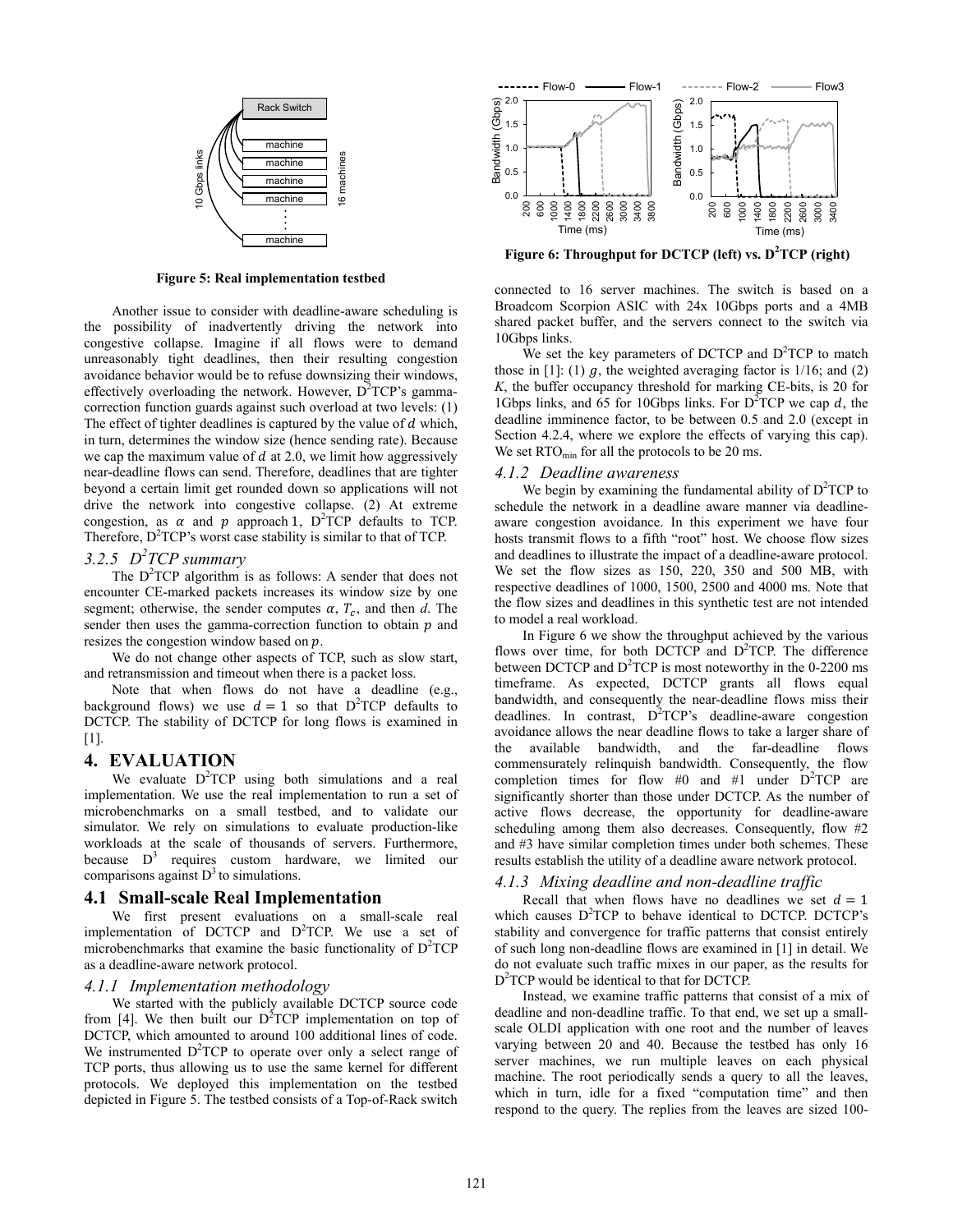

<span id="page-7-0"></span>

500 KB, and have a deadline of 5-25 ms. In addition to this OLDI traffic, we have two servers initiate long-lived flows of 10MB to the root, once every 80 ms. The experiment lasts for the duration of 1000 OLDI queries. The aggregate traffic results in a network utilization of around 10% which is a realistic load for datacenters, and not an artificial overload scenario. Our goal in this experiment is to compare DCTCP and  $D^{2}TCP$  in the real implementation.

In [Figure 7\(](#page-7-0)left) we show the percentage of missed deadlines in the real implementation and in simulation of DCTCP and D2 TCP (shown as DCTCP-Real, D2-Real, DCTCP-Sim, and D2- Sim), while varying the fan-in between 20 and 40. We discuss DCTCP-Sim and D2TCP-Sim results in Section [4.1.4.](#page-7-1) We see that, across the board, D2-Real misses fewer deadlines than DCTCP-Real, with the difference increasing as we increase the fan-in. At a fan-in of 40, DCTCP-Real misses 15.2% of deadlines, whereas D2-Real misses 12.3% of deadlines.

In [Figure 7\(](#page-7-0)right) we show the throughput achieved by the non-deadline long flows for varying fan-in degrees. We see that at a fan-in degree of 40, the throughput achieved by D2-Real is 451 Mbps, which compares favorably to the throughput of 438 Mbps for DCTCP-Real. Therefore, the performance of deadline flows is not improved by degrading the throughput of non-deadline flows.

#### <span id="page-7-1"></span>*4.1.4 Simulator validation*

To validate our simulator, we compare the real implementation and simulation results in [Figure 7.](#page-7-0) We notice that the absolute numbers from the simulation are slightly off from the real implementation. For example, the percentage of missed deadlines for both DCTCP and  $\overline{D}^2$ TCP under simulation is lower than those under real implementation. Such discrepancy is expected as simulations do not capture all the details and nuances of a real system, such as burst-smoothing jitter caused by unpredictable system events, interrupt coalescing, Large Segment Offload (LSO), and other TCP quirks.

Nevertheless, the relative performance difference between DCTCP and D<sup>2</sup>TCP, and the trend in that difference, are similar across simulation and real implementation. At a fan-in of 30 in [Figure 7,](#page-7-0)  $D^2TCP$  achieves 16% reduction in missed deadlines over DCTCP under simulations, whereas under real implementation the reduction is 15%. As we increase the fan-in degree, the relative performance difference between DCTCP and  $\overline{D}^2$ TCP increases under both simulation and real implementation. Because of these key similarities, we believe that our at-scale simulation results are trustworthy. In addition, we also ensure that our simulation results closely match published DCTCP and  $D^3$  results [\[25\],](#page-11-4) as we show in the next section.

#### **4.2 At-Scale Simulations**

We now present our at-scale simulations. We model the network topology and the traffic after typical production deployments. Recall from Section [1](#page-0-1) that  $D^2 \hat{T} C P$ 's goal is to



**Figure 8: Simulated network**

<span id="page-7-2"></span>reduce the percentage of missed deadlines without degrading throughput for long-lived flows. Therefore, we focus on these metrics in our at-scale simulations.

#### <span id="page-7-3"></span>*4.2.1 Simulation methodology*

We implemented DCTCP and D<sup>2</sup>TCP on top of ns-3's TCP New Reno protocol [\[19\],](#page-11-9) and enabled the marking of CE bits in the switch model of ns-3. For  $D<sup>3</sup>$ , we wrote both the end-host protocol and the switch logic, based on the details i[n \[25\].](#page-11-4) We set  $\rm\bar{D}^{3}$ 's base rate to be one segment per RTT. Further, we use the same RRQ packet format described in [\[25\]](#page-11-4) including the 8-bit bytes-per-microsecond field. All DCTCP and D<sup>2</sup>TCP parameters match those in Section [4.1.1.](#page-6-0)

We performed our simulations on the network depicted in [Figure 8,](#page-7-2) which uses a fat-tree topology typical of datacenter networks. There are 25 racks with each rack having up to 40 endhost machines. Thus, our simulations capture the behavior of a 1000-machine deployment. Each end-host connects to the top-ofrack (ToR) switch via a 1 Gbps link. Because the bottleneck in datacenter networks is usually the ToR switch [\[10\]](#page-11-0) [\[1\]](#page-11-1) [\[25\],](#page-11-4) we abstracted away the rest of the fat-tree topology, replacing it with one large fabric switch with large buffers. Each ToR is connected to the fabric switch via a single link with a line rate equal to 1 *\* number-of-hosts-in-a-rack* Gbps. We sized the packet buffers in the ToR switches to match typical buffer sizes of shallow-buffered switches in real data centers (4MB) [\[1\].](#page-11-1) We set the link latencies to 20 µs, achieving an average of RTT of 200 µs, which is representative of datacenter network RTTs.

We ran a set of five synthetic OLDI applications on the network, equally dividing the total number of end-hosts among the applications. The assignment of an application node to a physical end-host is random to capture the effects of (1) applications dynamically requesting and relinquishing virtual machines in the data center, and (2) virtual to physical machine assignment being completely fluid. Each application consists of a set of five identical OLDI trees, each with one parent and *n* leaves, which have the same settings for leaf-to-parent message size and for deadlines. These settings are different across the five applications. We varied  $n$ , the number of leaves per parent, in the trees to explore varying degree of fan-in-bursts.

The distributions of message sizes and of deadlines in real OLDIs are publicly available [\[1\].](#page-11-1) However, details such as the exact deadline for given leaf-to-parent ratio and message size, are not publicly available. Therefore, like [\[25\],](#page-11-4) we chose semisynthetic values for deadlines using the aforementioned distributions.

Whether a message misses its deadline or not depends entirely on the precise deadline assigned to a message size. As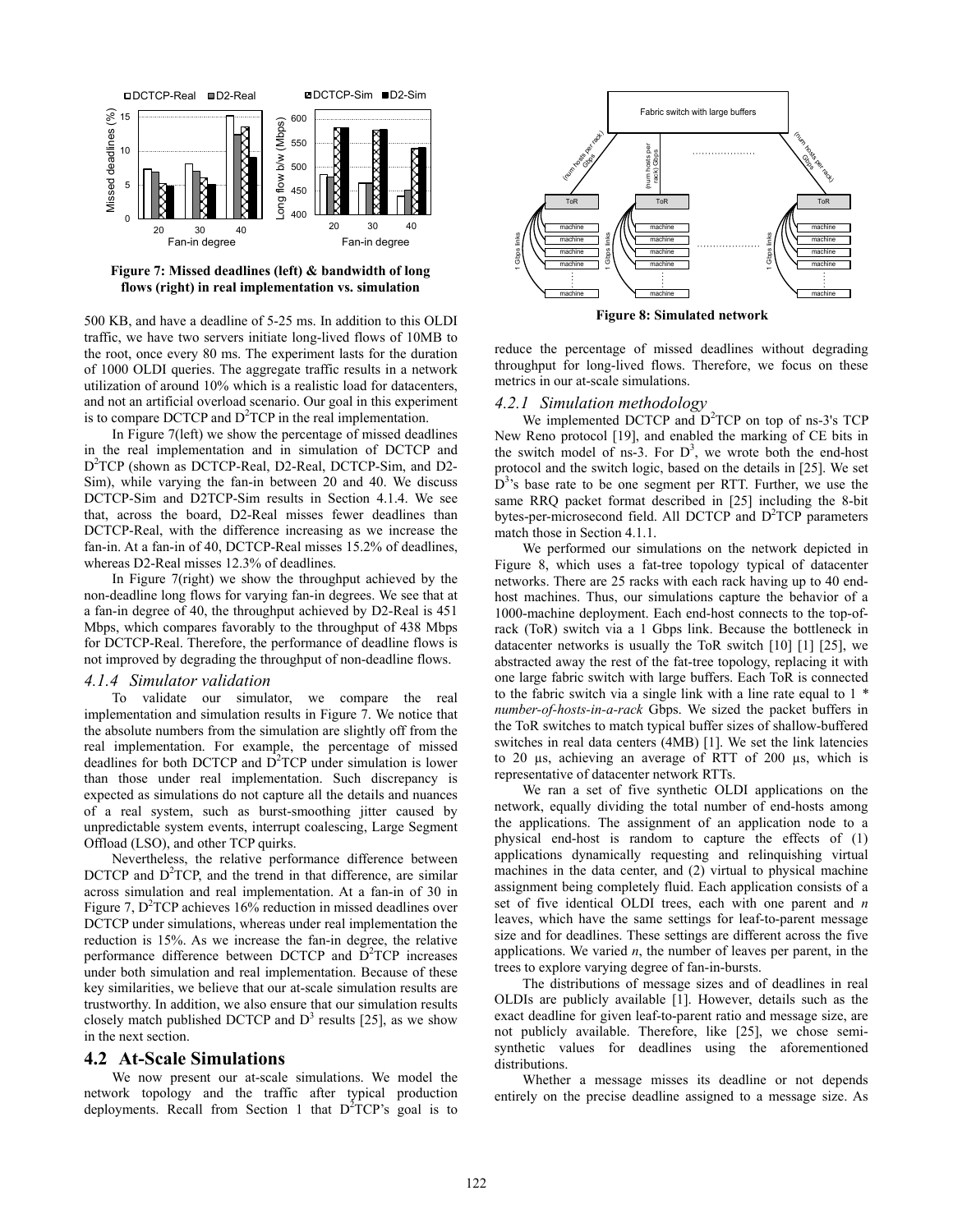<span id="page-8-1"></span>

<span id="page-8-3"></span><span id="page-8-2"></span>**Figure 11: Missed deadlines for high variance (Exp)**

such, the choices of the deadlines directly impact the results of any experiment. Therefore, we carefully calibrated our message sizes and deadlines such that the number of missed deadlines for DCTCP and  $D<sup>3</sup>$  are in line with the results in the  $D<sup>3</sup>$  paper [\[25\].](#page-11-4) This corroboration is discussed in detail in Section [4.2.2.](#page-8-0) We set the five OLDI applications' message sizes to 2, 6, 10, 14, and 18 KB and deadlines to 20, 30, 35, 40 and 45 milliseconds, respectively. We used these calibrated message sizes and deadlines in all our experimental results, except in Section [4.2.6.](#page-10-0) Note that the message sizes (fixed size of few KBs), long flow sizes (a few MB), and number of concurrent long-lived connections (1 connection) are chosen to match the characteristics of production workloads [\[1\].](#page-11-1) In all our experiments, the network utilization is 10-20% which is a realistic load for datacenters, and not an artificial overload scenario.

#### <span id="page-8-0"></span>*4.2.2 OLDI performance*

Recall that in OLDIs the parent-to-leaf RPC has an overall budget that gets divided into computation and network parts. If all leaves were to finish computation at exactly the same instant for every single query, then the network deadline would be a hard and fixed value. In reality, the computation time can vary across leaves if the work for a query is not evenly balanced. While the computation budget forms a hard upper bound, some leaves may respond sooner resulting in a slightly looser *effective* network deadline. In addition, some applications attempt to smooth fan-in bursts via user-injected jitter [\[9\].](#page-11-2) As such, the exact nature and architecture of an OLDI application can affect the distribution of



<span id="page-8-4"></span>**Figure 12: Normalized latencies at the 50th, 90th, and 99th percentiles**

effective deadlines. We stipulate that a robust network protocol should work across a spectrum of deadline distributions. To that end, we evaluate three deadline distributions which use the same base deadlines as specified in Section [4.2.1,](#page-7-3) to which each adds a different variation. Our low variance case models a 10% uniformrandom variation added to the base deadline. The medium variance case adds a 50% uniform-random variation, and the high variance case models a one-sided exponential distribution with mean equal to the base deadline. Our high variance case matches the deadline distribution used i[n \[25\].](#page-11-4) 

We now compare  $D^{2}TCP$  against DCTCP and  $D^{3}$  in terms of the fraction of missed deadlines for our benchmark. [Figure 9,](#page-8-1)  [Figure 10,](#page-8-2) and [Figure 11](#page-8-3) correspond to the low, medium and high variance deadline cases. In all three graphs, the Y axis shows the fraction of missed deadlines for TCP, DCTCP,  $D^3$ , and  $D^2$ TCP as we vary the degree of burstiness on the X axis by increasing the fan-in degree (i.e., number of leaves per parent) from 5 to 40. Typical OLDI applications' fan-in degrees fall in this range [\[1\]](#page-11-1) [\[25\].](#page-11-4)

Across all three graphs, we see that TCP misses a rapidly increasing number of deadlines as we increase the fan-in degree (i.e., burstiness). While DCTCP and  $D<sup>3</sup>$  improve over TCP, they still miss a significant fraction of deadlines. For the medium variance case both DCTCP and  $D<sup>3</sup>$  miss around 25% of the deadlines at the fan-in degree is 40. In comparison,  $D<sup>2</sup> TCP$  keeps the fraction of missed deadlines under 7% at a fan-in degree of 40. Because this trend holds true for all three deadline variation cases, we argue that  $D<sup>2</sup> TCP$  is robust enough to handle a wide spectrum of deadline distributions. For the remainder of the results section, we use only the medium variance case for all remaining experiments.

All the schemes perform better with the higher-variance deadlines. Such behavior is expected because higher variance smoothes out fan-in-burst-induced congestion. Note that for the high variance case, the fraction of missed deadlines for  $D<sup>3</sup>$  fall in the range of 0-15% which is close to that of 0-9% reported in the  $D^3$  paper [\[25\],](#page-11-4) confirming that our  $D^3$  implementation is reasonable.

To explain the above results, we show another set of data for the medium variance case. [Figure 12](#page-8-4) shows the  $50<sup>th</sup>$ ,  $90<sup>th</sup>$ , and  $99<sup>th</sup>$ percentile latencies for DCTCP,  $D^3$  and  $D^2$ TCP normalized to the delay allowed by the deadline. On each line, the three points from bottom to top correspond to the  $50<sup>th</sup>$ ,  $90<sup>th</sup>$ , and  $99<sup>th</sup>$  percentile latencies, respectively. As expected,  $D^{2}TCP$ 's latencies are significantly lower than those of DCTCP and  $D^3$ , resulting in fewer missed deadlines. Overall, the latencies for all the schemes closely track the fraction of missed deadlines in [Figure 10.](#page-8-2) 

We now examine our earlier claims about  $D<sup>3</sup>$ 's shortcomings. Recall that  $D<sup>3</sup>$ 's greedy approach may allocate bandwidth to fardeadline requests arriving slightly ahead of near-deadline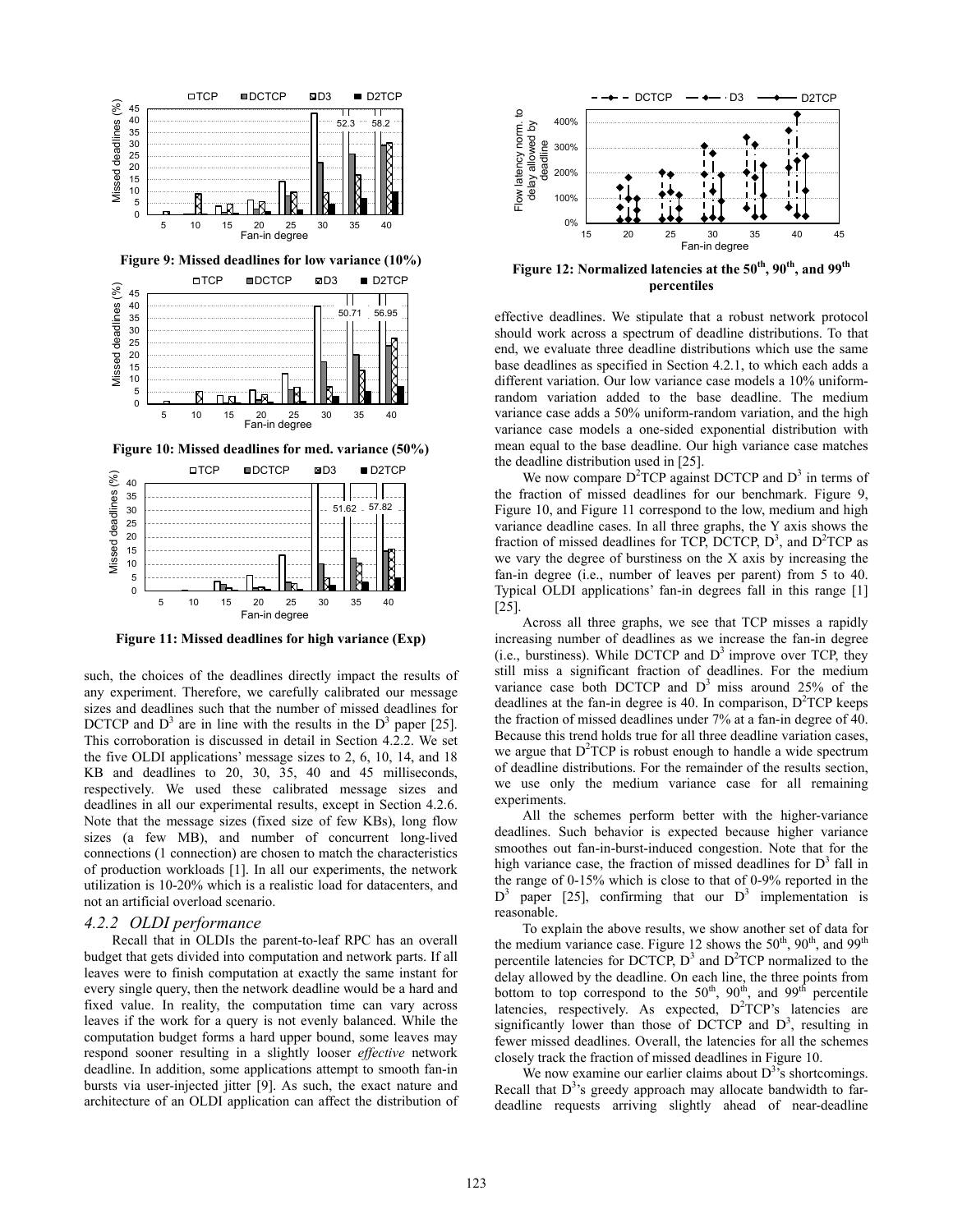<span id="page-9-1"></span>

**Table 1: Priority inversion for D3**

<span id="page-9-3"></span><span id="page-9-2"></span>**Figure 14: Missed deadlines under background flows**

requests. This race condition causes  $D<sup>3</sup>$  to frequently invert priorities of congested flows. To confirm these claims, we compute the percentage of requests that are denied while laterdeadline requests have been granted. This percentage is a measure of priority inversion in  $D^3$ . [Table 1](#page-9-1) shows this percentage for  $D^3$ under all three variance cases, for various fan-in degrees. From the table, we see that even in a favorable setting (high variance deadlines with a fan-in degree of 20),  $D<sup>3</sup>$  incurs priority inversion for nearly 25% of all flows. Also note that the priority inversions worsen both as the fan-in degree increases, and as the variance in deadlines gets tighter causing more burstiness.

#### *4.2.3 Background flows*

To test whether long-lived, non-OLDI flows achieve high bandwidth even as short-lived OLDI flows come and go, we replace one leaf-to-parent flow in each OLDI tree with a longlived background flow. This background flow has an exponential arrival with mean of 300 ms and sends 1 MB of data.

In [Figure 13,](#page-9-2) we show the background flows' bandwidth for DCTCP,  $D^3$ , and  $D^2TCP$ , normalized to that for TCP on the Y axis as we vary the fan-in degree on the X axis. Background flows give up bandwidth to OLDI flows only for the short duration of fan-in-burst-induced congestion under all the schemes. Consequently, all the schemes perform well, achieving 85% or more of the bandwidth achieved by TCP. D<sup>2</sup>TCP is slightly better than DCTCP which throttles background flows to make room unnecessarily for far-deadline, OLDI flows. Overall,  $D^{2}TCP$ achieves 95% or more of the bandwidth achieved by TCP.

To confirm that the background flows do not take bandwidth away from the OLDI flows, we show in [Figure 14](#page-9-3) the fraction of

Table 2: Long-flow b/w when  $D^2TCP$  & TCP coexist

<span id="page-9-6"></span>

| Fan-in<br>degree | Long flow bandwidth (Mbps) |        |        |
|------------------|----------------------------|--------|--------|
|                  | All TCP                    | Mix #1 | Mix #2 |
| 15               | 90                         | 90     | 90     |
| 20               | 86                         | 86     | 86     |
|                  |                            |        |        |



<span id="page-9-5"></span><span id="page-9-4"></span>**Figure 16: Missed deadlines when D2 TCP & TCP coexist**

missed deadlines for the OLDI flows in the presence of the background flows. For all the schemes, the fraction remains similar to that in the absence of the background flows [\(Figure 10\)](#page-8-2).

# <span id="page-9-0"></span>*4.2.4 Varying the cap on d – deadline imminence*

Recall from Section [3.2.3,](#page-5-0) that because  $d$  appears in the exponent of the gamma-correction function, extremely low and high values may cause undesirable behavior. Therefore we cap the value of *d* to be within the range  $(n, 1/n)$ . In all our experiments we set  $n = 2.0$ . In this section we evaluate the effects of varying *n*. I[n Figure 15,](#page-9-4) we show  $D^{2}TCP$ 's percentage of missed deadlines for various fan-ins as we vary  $n$  between 1.25 and 3.0. As expected, when *n* is close to 1.0,  $D^{2}TCP$ 's behavior matches DCTCP and the fraction of missed deadlines is high. As  $n$ increases to 2.0, the fraction drops dramatically but then levels off. At  $n = 3.0$  and beyond we see that the fraction starts to increase slowly as the larger  $n$  allows near-deadline flows to increasingly ignore congestion feedback.

#### *4.2.5 Coexisting with TCP*

To demonstrate that D<sup>2</sup>TCP can coexist with TCP without hurting bandwidth or deadlines, we use the same production benchmark but use a mix of  $D^2TCP$  and  $TCP$  for the various network traffic. Because we are specifically interested in TCP performance here, we restrict this experiment to fan-in degrees where TCP performance is acceptable in [Figure 10](#page-8-2) (i.e., missed deadline fraction of 5% or less, and fan-in degree of 15 and 20).

We run three experiments gradually adding  $D^2TCP$  traffic to a TCP datacenter. Imagine that the set of five OLDI applications in our workload are divided into two sets: set A consist of three OLDIs, and set B consists of the other two OLDIs. We start with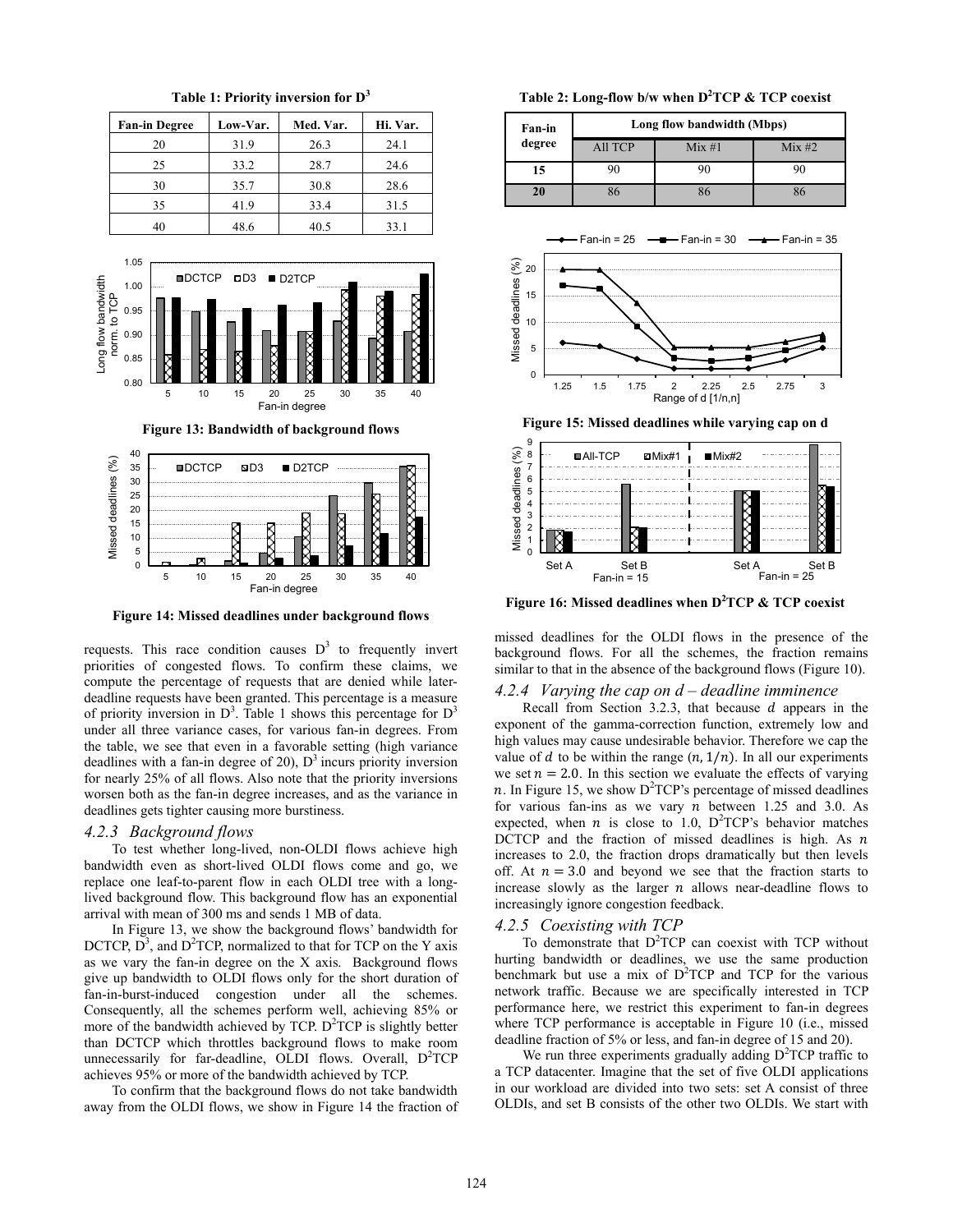| Fan-in<br>degree | D3's<br>missed<br>deadlines<br>(%) | $D^2TCP's$<br>missed<br>deadlines<br>(%) | $D^2TCP's$<br>tighter<br>deadline<br>(%) |
|------------------|------------------------------------|------------------------------------------|------------------------------------------|
| 10               | 0.71                               | 0.84                                     | 55                                       |
| 15               | 3.61                               | 3.49                                     | 45                                       |
| 2 <sub>0</sub>   | 47                                 | 4.88                                     | 35                                       |

<span id="page-10-2"></span>Table 3: Deadlines achieved by  $D^3$  and  $D^2TCP$  for similar **fraction of missed deadlines**



<span id="page-10-1"></span>**Figure 17: Missed deadlines under tighter deadlines**

all five OLDIs and all long flows running on TCP. We first "upgrade" set B to  $D^2TCP$ , while set A continues to run on TCP. Next, we upgrade the background long-flow traffic to  $D^{2}TCP$  as well. In summary, the three setups are:

- All-TCP:  $5x$  OLDIs + long flows; no D<sup>2</sup>TCP.
- Mix#1 TCP: 3x OLDIs + long flows; D2TCP: 2x OLDIs.
- Mix#2 TCP:  $3x$  OLDIs; D<sup>2</sup>TCP:  $2x$  OLDI + long flows.

In [Figure 16,](#page-9-5) we show the fraction of missed deadlines (Y axis) for sets A and B in the three runs as we vary the fan-in degree (X axis). We separately analyze long flows below. For set A, comparing All-TCP and Mix#1 shows that TCP's (i.e., set A's) missed-deadline fraction is not worsened by sharing the network with  $D^{2}TCP$  traffic (set B in Mix#1). Furthermore, set B sees a reduction in missed deadlines upon migrating from TCP (All-TCP) to  $D^2TCP$  (Mix#1). Going back to set A, comparing Mix#1 and Mix#2 we see that TCP's (i.e., set A's) missed-deadline fraction is not hurt by background flows upgrading to  $D^2TCP$ . Similarly, set B's) missed-deadline fraction stays the same between Mix#1 and Mix#2, showing that background flows using  $D^{2}TCP$  do not hurt the OLDIs using  $D^{2}TCP$ .

I[n Table 2,](#page-9-6) we show the long-flow throughput achieved in the three runs. Going from All-TCP to Mix#1, the throughput does not degrade, showing that upgrading some OLDIs to  $\overline{D^2}$ TCP does not hurt long TCP flows. Comparing Mix#1 and Mix#2 shows that  $D^{2}TCP$ 's long-flow throughput is similar to that of TCP.

#### <span id="page-10-0"></span>*4.2.6 Tighter deadlines*

To show that  $D^{2}TCP$  performs well over a range of deadlines, we evaluate D<sup>2</sup>TCP under tighter deadlines than our default (Section [4.2.1\)](#page-7-3). Because we found that deadlines tightened by 10% or 20% lead to similar behavior, we show results only for the 20% case in [Figure 17.](#page-10-1) As expected, the tighter deadlines here result in more deadlines being missed under all the schemes than those missed in [Figure 10.](#page-8-2) Nevertheless,  $D<sup>2</sup> TCP$  maintains its advantage over DCTCP and  $D<sup>3</sup>$  under the tighter deadlines.

While the above results show the fractions of missed deadlines under tighter deadlines, it may be important to determine the inverse (i.e., how much tighter can the deadlines be for a target fraction of missed deadlines). For instance, this question is typically of interest to datacenter operators who would

like to maintain the fraction of missed deadlines within an acceptable threshold and wish to know how much the communication deadlines can be tightened to allow more time for computation and improve response quality. In [Table 3,](#page-10-2) we show the tightness of deadlines supported by  $D^{2}TCP$  as compared to  $D^{3}$ for a target fraction of missed deadlines. We limit the study to a reasonable fraction of missed deadlines (i.e., 5%). From the table, we see that  $D^{2}TCP$  achieves deadlines that are tighter by 35-55%, which would make sizable room for computation.

#### **5. RELATED WORK**

There is an abundance of past work that deals with the subjects of congestion control, network scheduling, and reducing latencies. There are many schemes that build on top of TCP, while others are novel protocols altogether. A comprehensive review of all such work is beyond the scope of this paper, but we summarize some of the most relevant work here.

Earliest Deadline First (EDF) [\[17\]](#page-11-10) is one of the earliest packet scheduling algorithms and is provably optimal when deadlines are associated with individual packets. When deadlines are associated with flows, however, applying EDF to individual packets as they arrive at the switch is not only suboptimal but can worsen the congestion in the network [\[26\].](#page-11-11)

In [\[24\],](#page-11-12) the authors show that having finer grain system clocks allow for a faster response to TCP timeouts, and help in reducing the net latency of TCP flows.

Rate Control Protocol (RCP) [\[5\]](#page-11-13) can achieve 10-fold improvement in the completion times of small- to medium-sized flows in the Internet, particularly downloads representative of typical web browsing. RCP is provably optimal when minimizing overall completion times is the metric. RCP replaces TCP's slow start phase with an allocation equal to the fair share available at the bottleneck route. Like  $D^3$ , RCP requires hardware modification to the routers.

Live multimedia traffic also has a soft-real-time nature, and both proactive bandwidth reservation [\[6\]](#page-11-14) and reactive [\[23\]](#page-11-15) [\[16\]](#page-11-16) schemes exist. TCP-RTM [\[16\]](#page-11-16) observes that TCP always favors reliability over timeliness, and proposes extensions that improve performance of multimedia applications by allowing minimal amount of packet re-ordering and loss in the TCP stack.

Active Queue Management schemes like RED [\[8\]](#page-11-6) and E-TCP [\[11\]](#page-11-17) inject early warnings of congestion to TCP endhosts by randomly dropping packets when switch buffer occupancy is high. Because senders back-off before full on congestion, these schemes allow TCP to operate in the high throughput, fast-retransmit mode, instead of degrading to full back-off.

High-speed TCP [\[7\],](#page-11-18) CUBIC [\[22\],](#page-11-19) and XCP [\[15\]](#page-11-20) all successfully improve the performance of TCP in high bandwidthdelay-product networks. They exploit the large degree of statistical multiplexing present, and also mitigate TCP's drastic reaction to packet losses. XCP shares some common design details with  $\overline{D}^3$  in that senders request bandwidth via a congestion header, and the switches populate their responses in this header.

Re-feedback [\[3\]](#page-11-21) addresses the problem of fairness and stability in the Internet when untrusted senders may act selfishly in the face of congestion. Re-feedback incentivizes senders to populate packet headers with honest information about congestion situation so the network may schedule accordingly.

QCN [\[20\]](#page-11-22) proposes to improve Ethernet performance in datacenters via multibit feedback from the switches to endhosts. By utilizing smarter switches and hardware-based reaction logic in the endhost NICs, QCN dramatically reduces recovery time during congestions, thus improving flow completion times. However, QCN cannot span beyond L2 domains limiting its scope